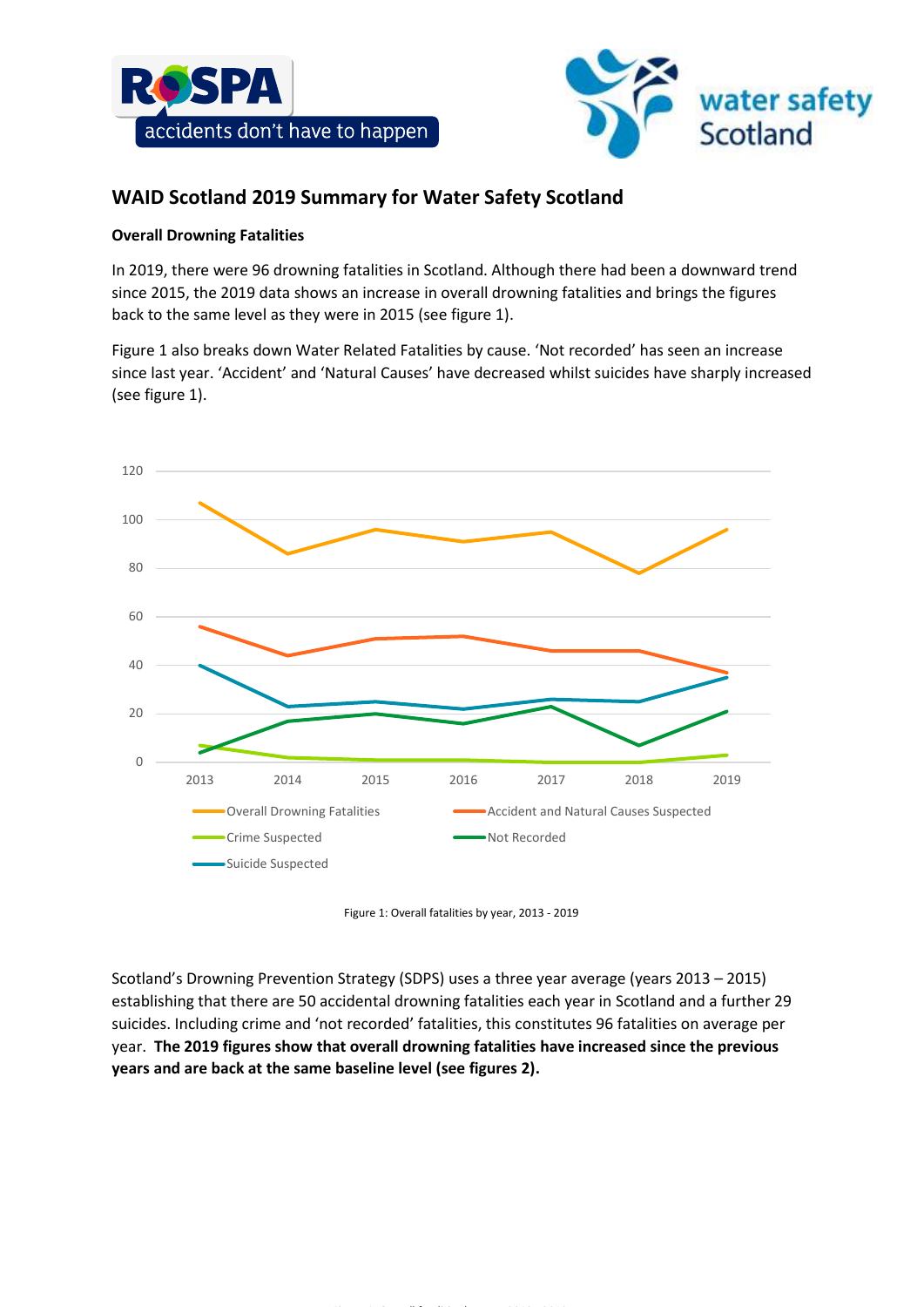| Year                                          | Overall<br><b>Drowning</b><br><b>Fatalities</b> |
|-----------------------------------------------|-------------------------------------------------|
| <b>Three Year</b><br>Average (2013<br>$-2015$ | 96                                              |
| 2016                                          | 91                                              |
| 2017                                          | 95                                              |
| 2018                                          | 78                                              |
| 2019                                          | 96                                              |



Figure 2: Overall fatalities by year 2016-2018 vs SDPS Baseline (2013-2015)

### **Suicide Suspected Fatalities**

In 2019, there were 35 'Suicide Suspected' Fatalities at or near water in Scotland. This is an increase from last year's figures and also constitutes a 21 per cent increase in comparison to SDPS three-year baseline.



### **Accidental Drowning Fatalities**

In 2019, there were 37 accidental drowning fatalities<sup>1</sup> in Scotland. Scotland's Drowning Prevention Strategy uses a three year average (years 2013 – 2015) establishing that there are 50 accidental drowning fatalities each year in Scotland. The 2019 figures therefore **show a 26 per cent decrease in accidental drowning fatalities** (see figures 4).

 $\overline{a}$ 

<sup>&</sup>lt;sup>1</sup> Accidental Drowning Fatality refers to accidental and natural cases suspected.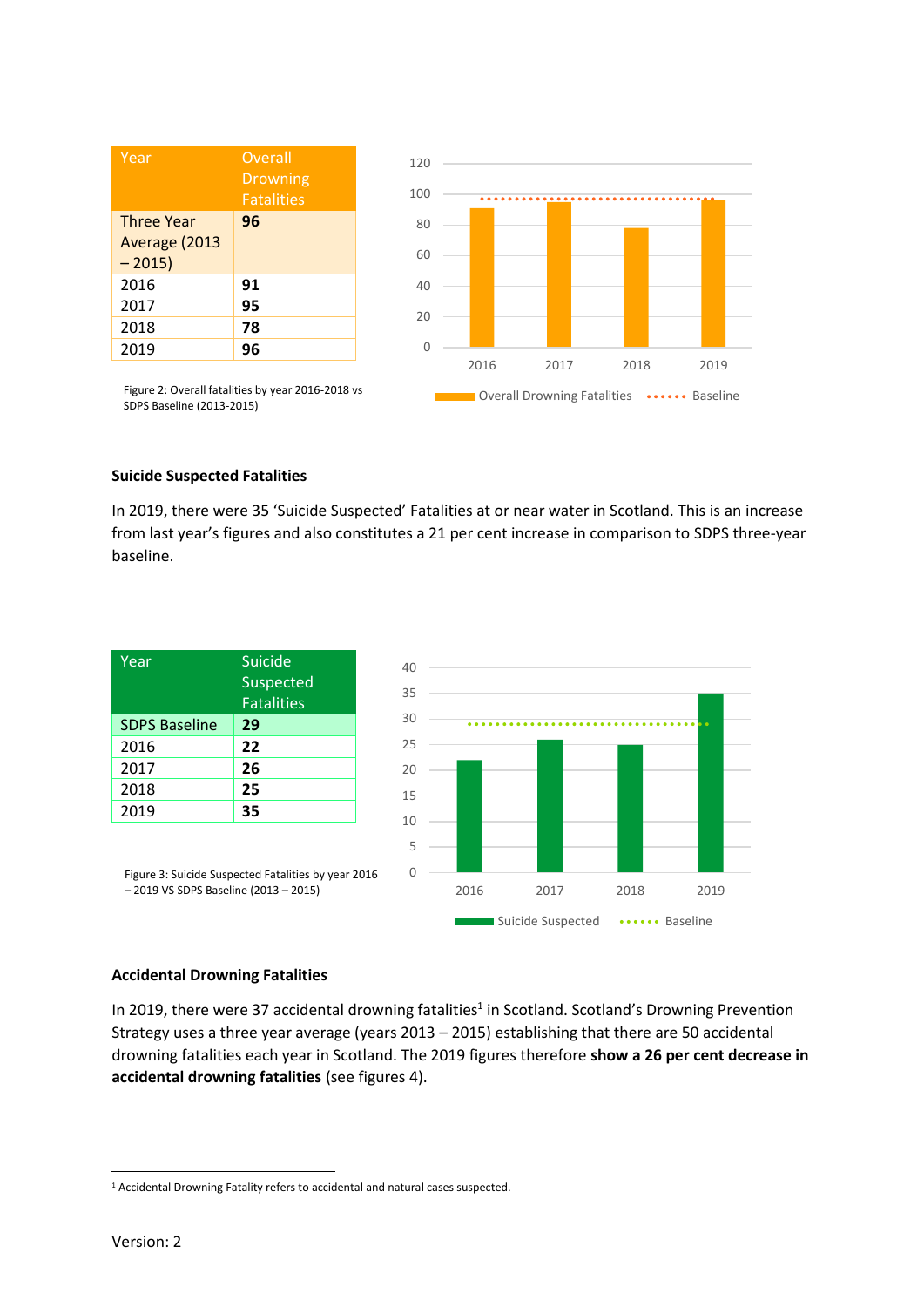| Accidental<br><b>Drowning</b><br><b>Fatalities</b> |
|----------------------------------------------------|
| 50                                                 |
| 52                                                 |
| 46                                                 |
| 46                                                 |
| 35                                                 |
|                                                    |



Figure 4: Accidental drowning fatalities by year 2016 – 2019 and average (2013 – 2015)

#### **Key points**

In 2019:

- **There were 37 accidental fatalities and a further 35 suicides**
- 86% accidental fatalities were male
- $\blacksquare$  Males 50 59 were the highest group for accidental fatalities (see figure 5)
- 51% of accidental fatalities happened at **coastal waters** (see figure 6)
- Recreational activities, like the previous years, accounted for around 6 out of 10 accidental fatalities (see figure 7)
- 11 accidental fatality reports noted the presence of drugs or alcohol (30%)
- The rate of accidental drowning has steadily come down since 2016 (0.96 per 100,000) to 0.68 in 2019 (see figure 8)
- When considering rates, ages 50 -59 were the highest at risk group (see figure 9)



Figure 5: Accidental fatalities by age. N=37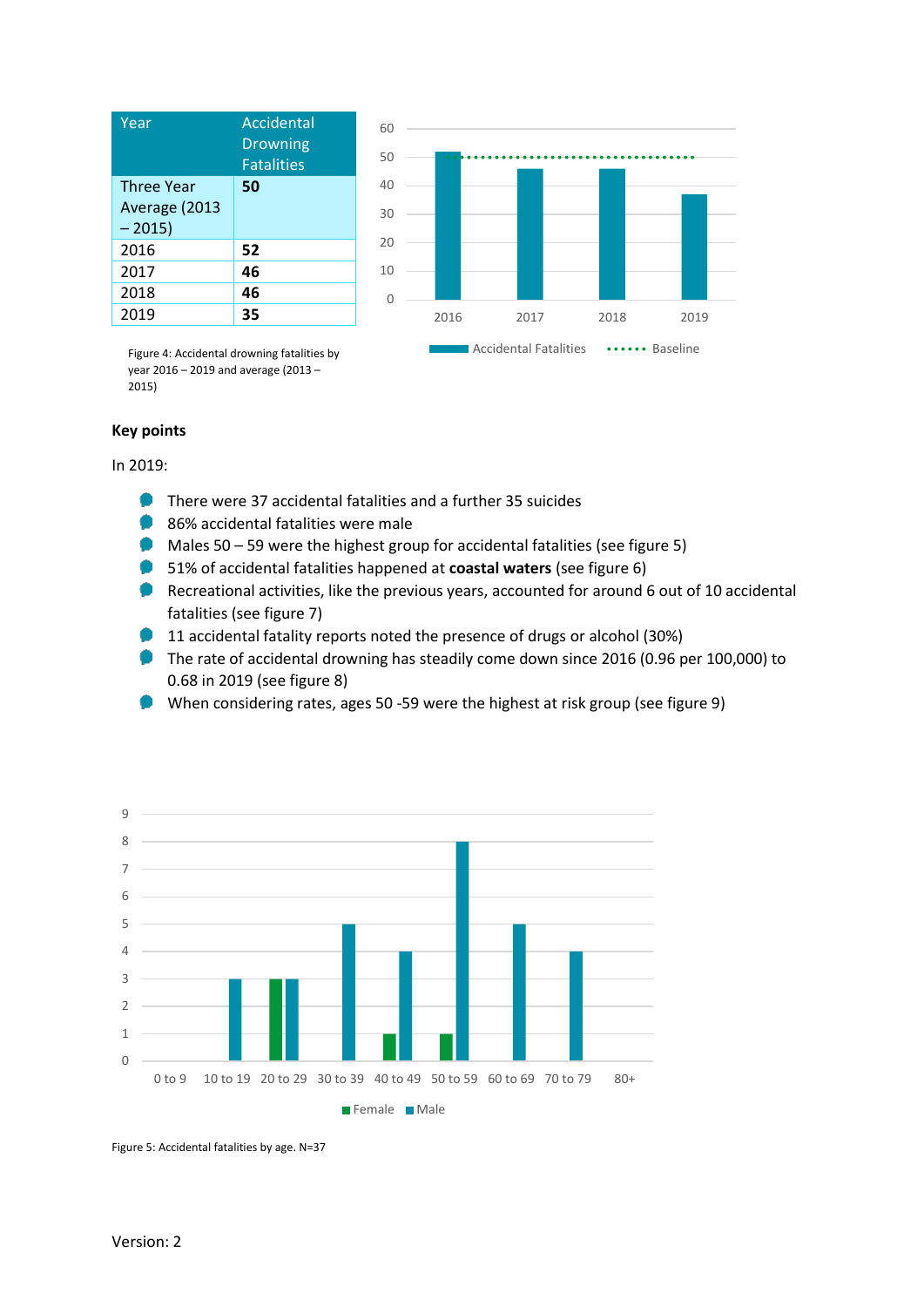

Figure 6: Accidental drowning fatalities by location. N=46 Figure 7: Accidental drowning fatalities by activity. N=46



Figure 8: Accidental drowning fatalities by year and rate - 2016 – 2019 and SDPS average (2013 – 2015). Rate based on NRS figures per 100,000